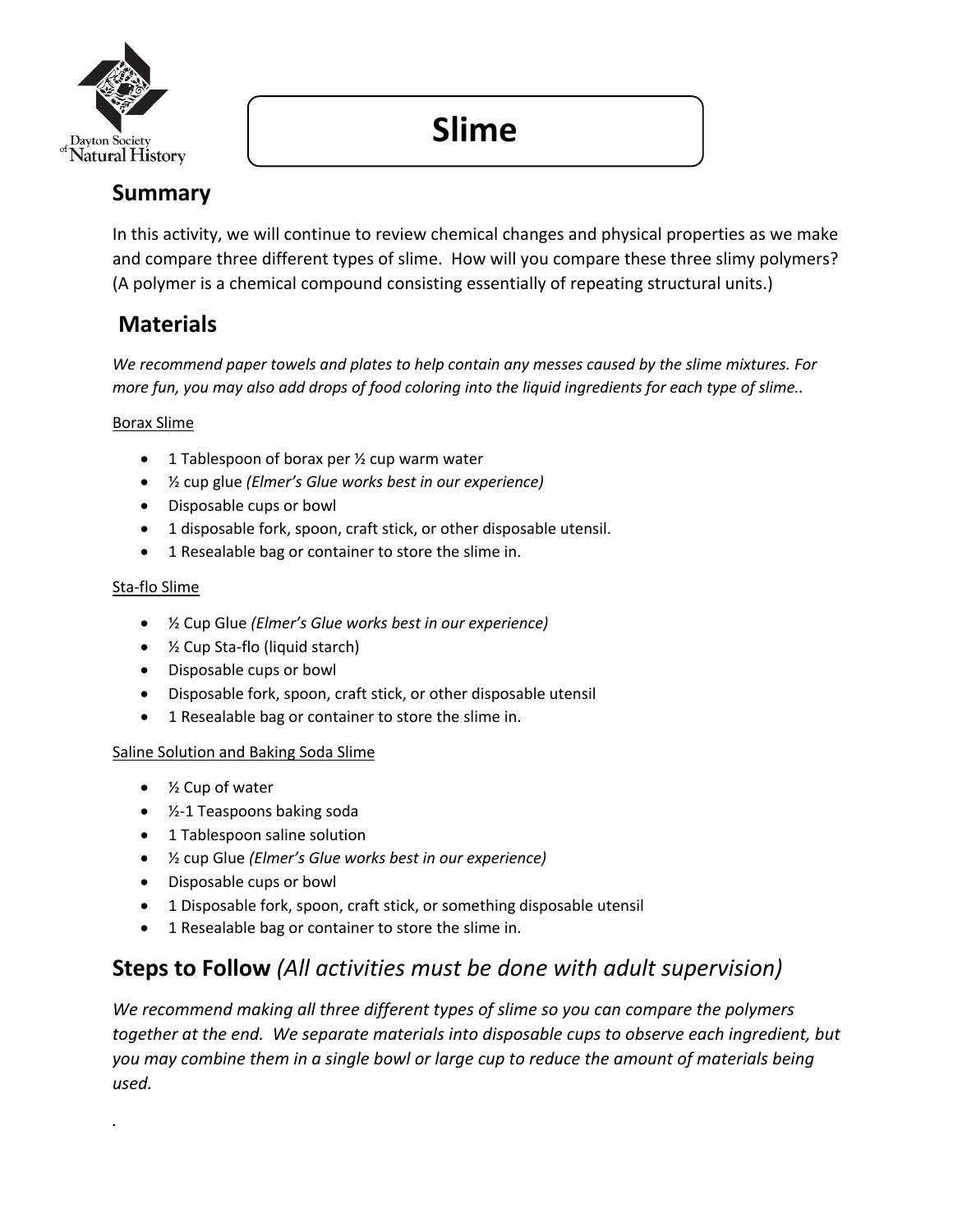#### Borax Slime

- 1. Create a solution by mixing 1 tablespoon of borax and a  $\frac{1}{2}$  cup of water.
- 2. Add in ½ cup of glue.
- 3. Using a craft stick or disposable utensil, mix all ingredients together.
- 4. Time to get messy! Use your hands scoop up as much slime as you can to continue incorporating all the materials.
	- a. *It's okay if there is some water and glue that do not mix.*
	- b. *We recommend doing this over a plate or tray of some kind to contain the mess.*
- 5. Place slime in a plastic baggie or container for storage.

#### Sta-flo Slime

- 1. Mix  $\frac{1}{2}$  a cup of glue with  $\frac{1}{2}$  a cup of Sta-flo (liquid starch).
- 2. Using a craft stick or disposable utensil, mix all ingredients together.
- 3. Time to get messy! Use your hands try to scoop up as much slime as you can to continue incorporating all the materials.
	- a. *We recommend doing this over a plate or tray of some kind to contain the mess.*
- 4. Place as much as you can into a plastic baggie or container for storage.

#### Saline and Baking Soda Slime

- 1. Mix ½ cup of water and ½-1 teaspoons of baking soda.
	- *a. Less baking soda results in slime that is runnier, while more make it denser.*
- *2.* Add 1 tablespoon of saline solution and ½ cup of glue to the mix.
- 3. Using a craft stick or disposable utensil, mix all ingredients together.
- 4. Time to get messy! Use your hands try to scoop up as much slime as you can to continue incorporating all the materials.
	- *a. Adding saline solution to your hands makes it easier to grab and move the slime.*
	- b. *We recommend doing this over a plate or tray of some kind to contain the mess.*
- 5. *Place as much as you can into a plastic baggie or container for storage.*

It's time to make some observations about each of the slimes that we made:

• *Which was the thickest?* 

• *How does each slime flow?*

• *Which was the* 

• *Which is the stickiest?*

*runniest/goopiest/slimiest?*

Slime fits into a state just between solids and liquids called a non-Newtonian fluid, this means it is a bit of both depending on the amount of pressure applied to it. *Try squeezing it in your hands versus letting it "relax" and slide out of your hands.* The molecules from the glue are attaching the molecules of the other ingredients we mixed it with. *Imagine a beaded necklace or bracelet where all the beads are the glue molecules.* They are all attached now and hold together as we squeeze, push, or pull them apart. The borax slime made very rigid chains